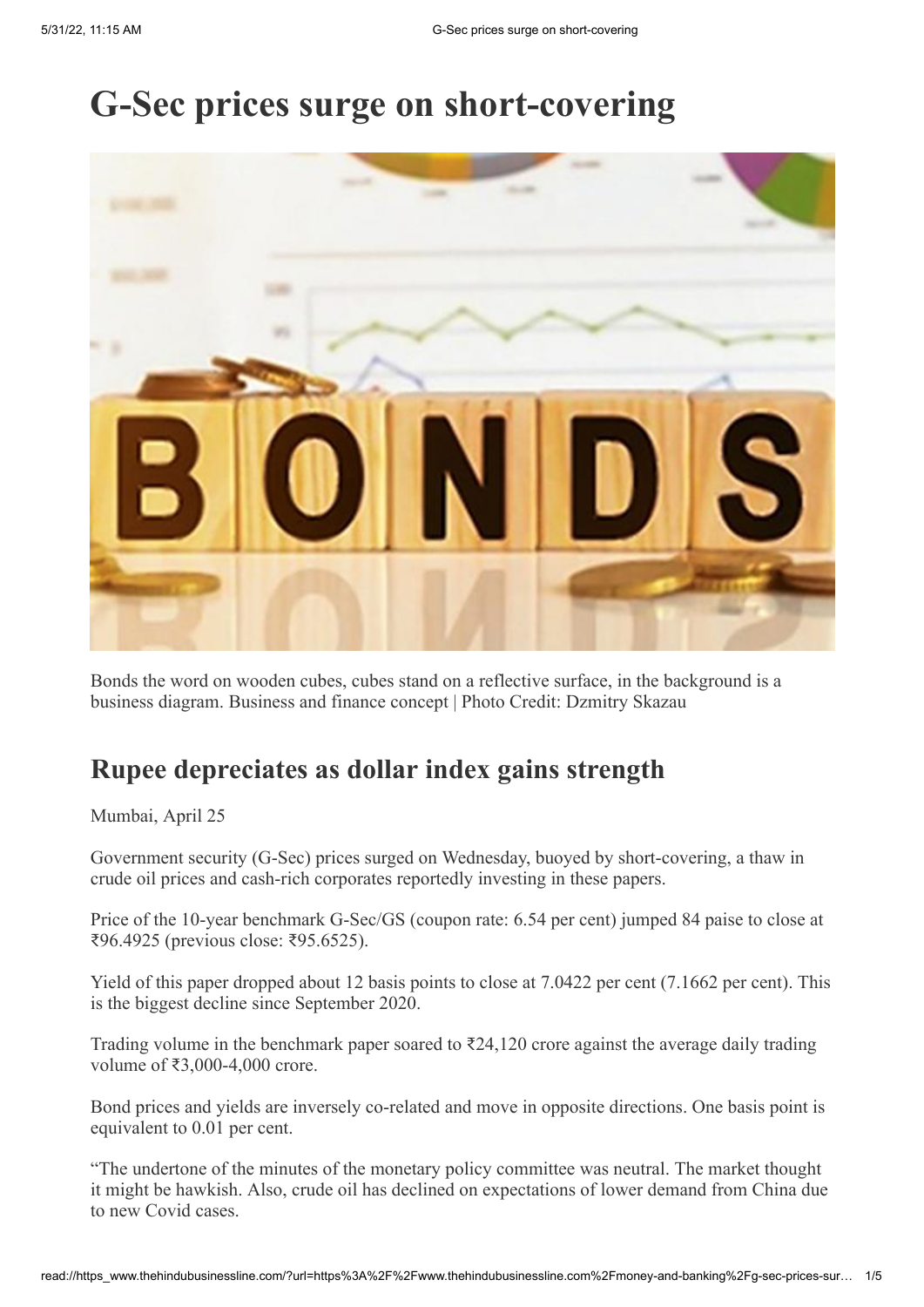#### 5/31/22, 11:15 AM G-Sec prices surge on short-covering

"This rally might not sustain. Every week there is an auction (of G-Secs aggregating ₹32,000- 33,000 crore), so levels will correct," said Marzban Irani, CIO-Fixed Income, LIC Mutual Fund.

Price of the 13-year GS (coupon rate: 6.67 per cent) soared about 88 paise to close at ₹95.02 (94.1375). Yield of this paper dropped about 11 basis points to close at 7.2497 per cent (7.3568 per cent).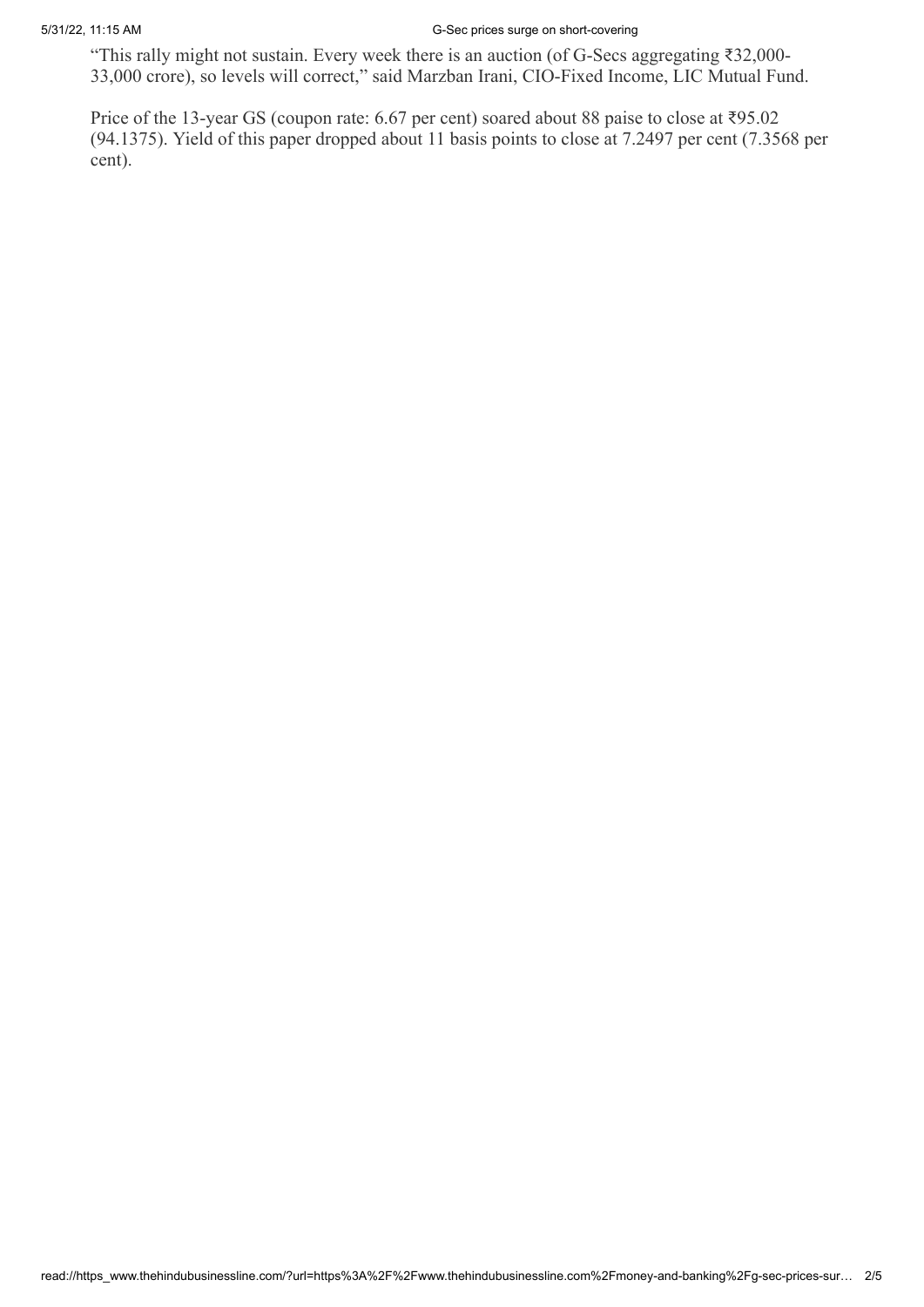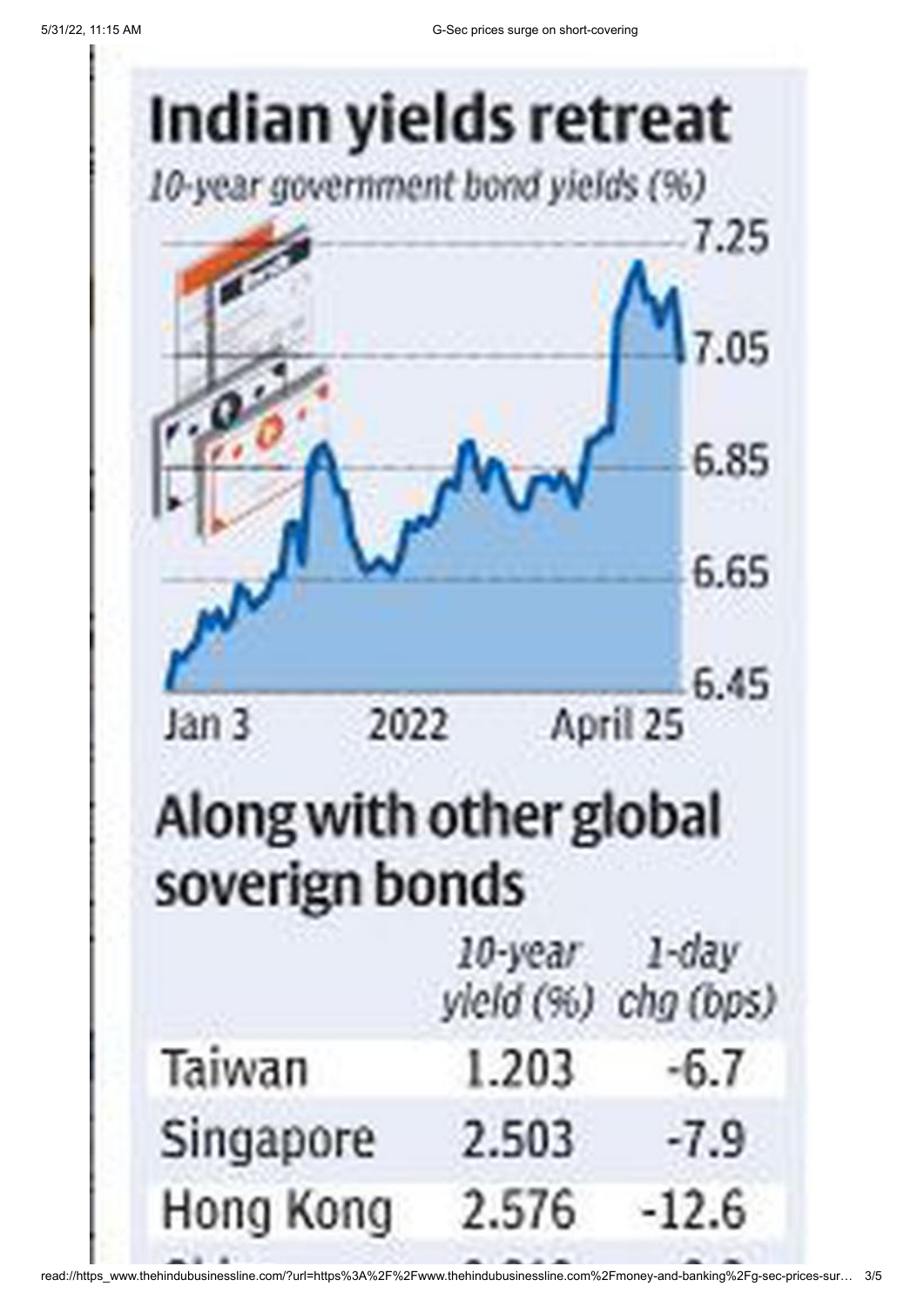| 5/31/22, 11:15 AM |  |
|-------------------|--|
|                   |  |

G-Sec prices surge on short-covering

|  | China             | 2.812 | $-2.3$  |
|--|-------------------|-------|---------|
|  | South Korea       | 3.159 | $-12.7$ |
|  | India             | 7.041 | $-12.5$ |
|  | US.               | 2.826 | $-7.3$  |
|  | Canada            | 2.802 | $-6.2$  |
|  | UK                | 1.894 | $-6.5$  |
|  | France            | 1.354 | $-6.2$  |
|  | Germany           | 0.885 | $-8.2$  |
|  | Source: Bloomberg |       |         |
|  |                   |       |         |

"While the absolute near term sentiments may continue to remain positive, we expect the heavy supply burden, absence of explicit RBI support and aggressive Fed policy tightness to keep the bond markets jittery.

"We expect the benchmark 10-year yield (6.54 per cent GS 2032) to trade in the 6.90-7.15 per cent range in the near term. Crude oil prices will be key to watch out for," said Upasna Bhardwaj, Principal Economist, and Anuragh Balajee, Economist, Kotak Mahindra Bank, in a report.

#### **Rupee falls**

Meanwhile, the Rupee depreciated on Monday in the backdrop of the dollar index gaining strength due to US Fed Chairman Jerome Powell's comment that 50 basis points rate hike will be on the table for the May meeting.

The rupee closed at 76.69 per dollar, down 21 paise over the previous close of 76.48.

IFA Global, in a report, said: "The dollar index surged as market sentiment is fragile as rising inflation will lead to a faster hike interest rate rises.

"Also, FII outflows, China's covid lockdowns, and a likely EU embargo on the Russian oil imports dented the investors' sentiment rushing toward a safe haven dollar."

## **Equity market**